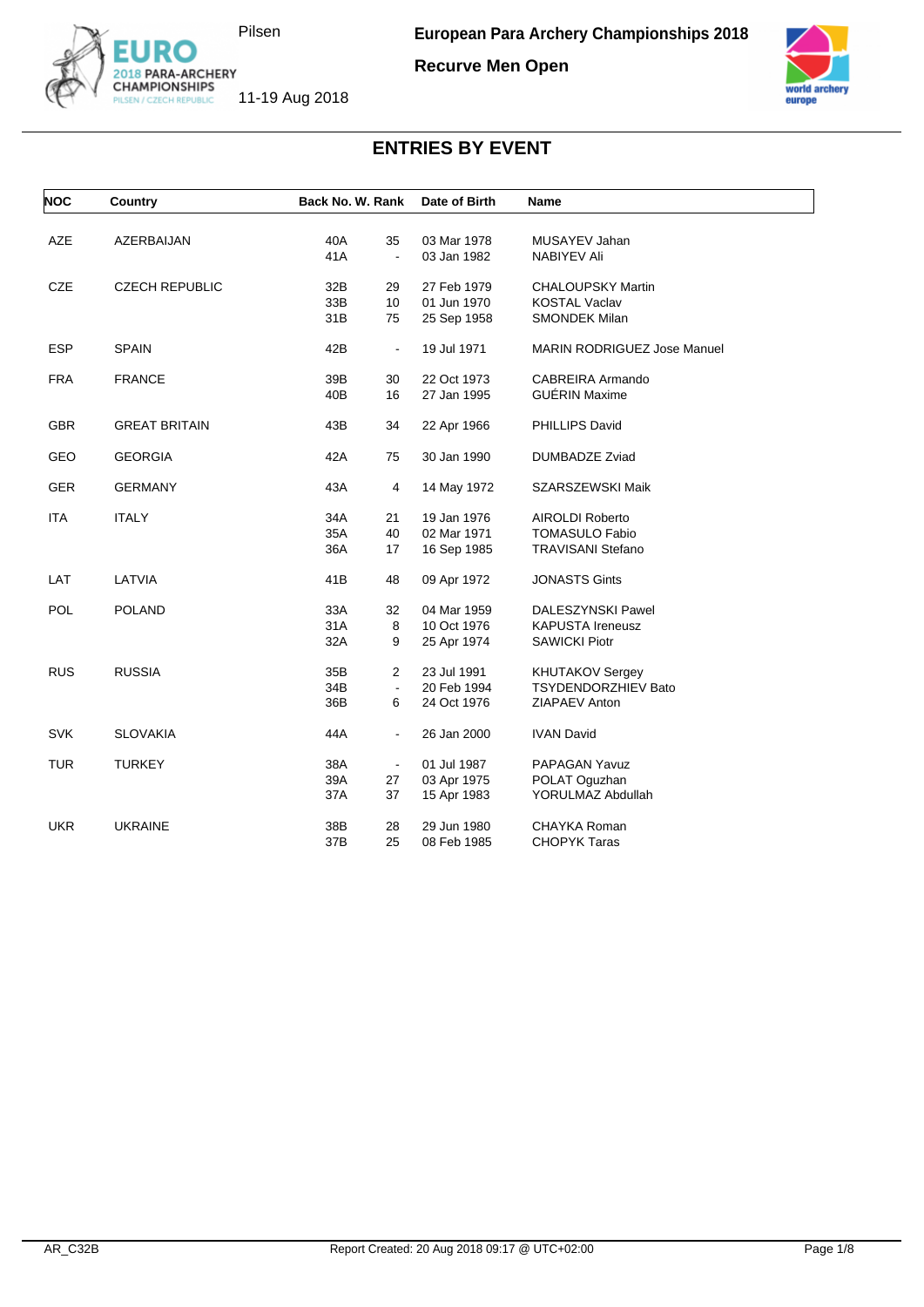

**Recurve Women Open**



| <b>NOC</b> | Country               | Back No. W. Rank |                   | Date of Birth | Name                       |
|------------|-----------------------|------------------|-------------------|---------------|----------------------------|
|            |                       |                  |                   |               |                            |
| <b>CZE</b> | <b>CZECH REPUBLIC</b> | 40B              | 19                | 31 Dec 1986   | SIDKOVA Marketa            |
| <b>GBR</b> | <b>GREAT BRITAIN</b>  | 37B              | 21                | 31 Aug 1972   | <b>CHAISTY Hazel</b>       |
|            |                       | 38B              | 18                | 26 Aug 1980   | NADARAJAH Tania            |
| <b>GRE</b> | <b>GREECE</b>         | 39B              | 26                | 08 Mar 1995   | POIMENIDOU Dorothea        |
| <b>ITA</b> | <b>ITALY</b>          | 35A              | 14                | 29 May 1981   | <b>FLORENO Veronica</b>    |
|            |                       | 34A              | $\overline{7}$    | 10 Jan 1986   | <b>MIJNO Elisabetta</b>    |
|            |                       | 36A              | 25                | 27 Jun 1975   | ROSADA Annalisa            |
| LAT        | LATVIA                | 40A              | $12 \overline{ }$ | 01 Apr 1985   | <b>MELLE</b> leva          |
| <b>POL</b> | <b>POLAND</b>         | 41 A             | 2                 | 21 May 1984   | OLSZEWSKA Milena           |
| <b>RUS</b> | <b>RUSSIA</b>         | 39A              | 3                 | 02 Jul 1977   | <b>BARANTSEVA Svetlana</b> |
|            |                       | 38A              | $\blacksquare$    | 03 Feb 1987   | <b>MONGUSH Karmella</b>    |
|            |                       | 37A              | 4                 | 17 Jan 1988   | SIDORENKO Margarita        |
| <b>TUR</b> | <b>TURKEY</b>         | 36B              | 8                 | 25 Mar 1993   | <b>EROGLU Merve Nur</b>    |
|            |                       | 35B              | 9                 | 07 Sep 1982   | <b>OZBEY TORUN Zehra</b>   |
|            |                       | 34B              | $\blacksquare$    | 18 Jan 1994   | SENGUL Yagmur              |
| <b>UKR</b> | <b>UKRAINE</b>        | 41B              | 5                 | 03 Oct 1982   | DZOBA-BALYAN Roksolana     |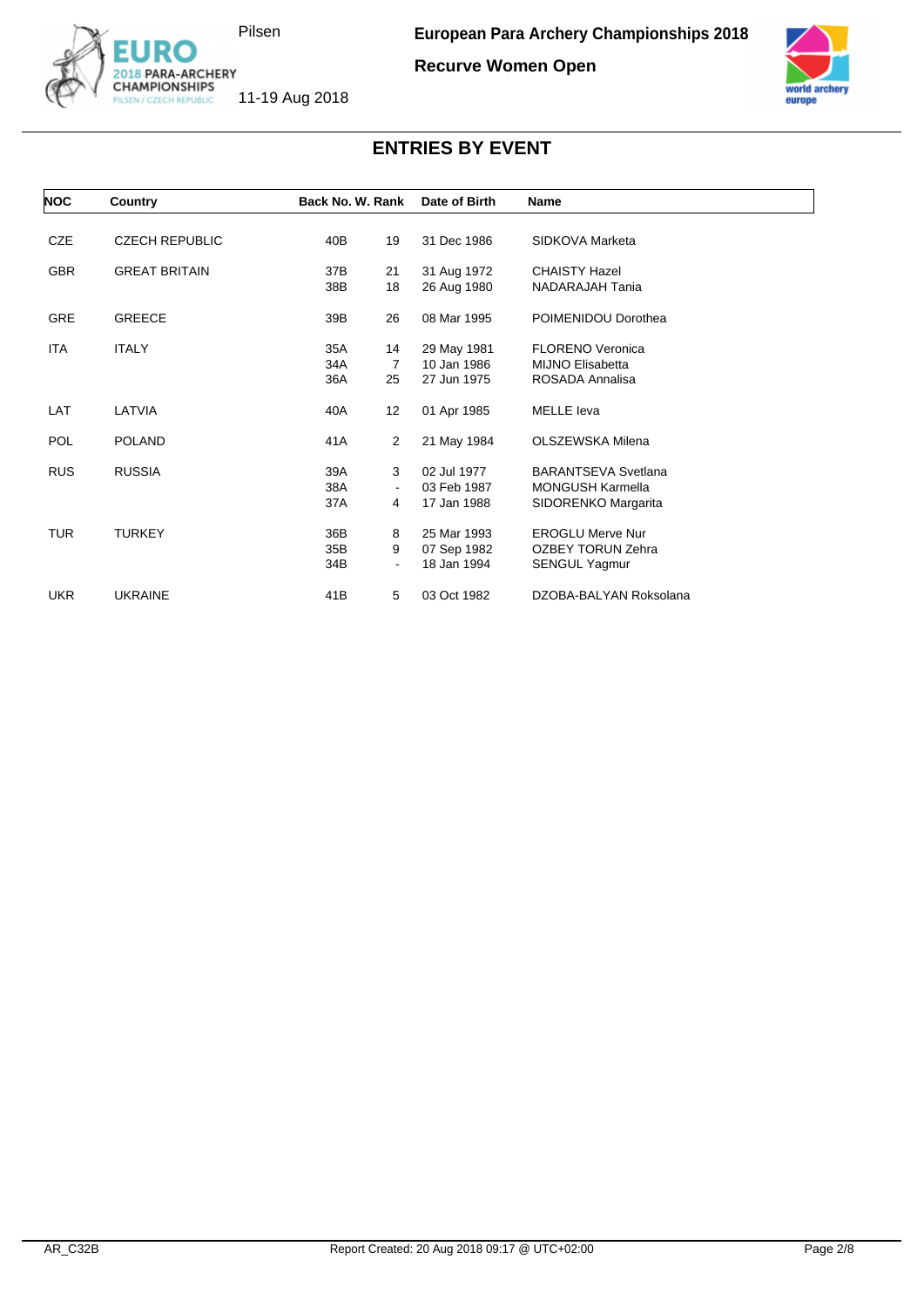

**Compound Men Open**



| <b>NOC</b> | Country               | Back No. W. Rank |                | Date of Birth | Name                                |
|------------|-----------------------|------------------|----------------|---------------|-------------------------------------|
| AUT        | <b>AUSTRIA</b>        | 19B              | 65             | 04 Aug 1956   | <b>ZIEGLER Friedrich</b>            |
| CZE        | <b>CZECH REPUBLIC</b> | 3A               | 69             | 15 Oct 1975   | <b>BARTOS Leos</b>                  |
|            |                       | 5A               | 81             | 01 Sep 1983   | <b>FRIDRICH Daniel</b>              |
|            |                       | 4A               | 49             | 04 Jan 1966   | ZELENKA Jaroslav                    |
|            |                       |                  |                |               |                                     |
| <b>ESP</b> | <b>SPAIN</b>          | 17A              | 32             | 07 Feb 1960   | RODRIGUEZ GONZALEZ Guillermo Javier |
| <b>FIN</b> | <b>FINLAND</b>        | 19A              | 4              | 03 Mar 1994   | <b>FORSBERG Jere</b>                |
| <b>FRA</b> | <b>FRANCE</b>         | 14A              | $\blacksquare$ | 16 Dec 1970   | <b>JOUSSAUME Thierry</b>            |
|            |                       | 13A              | 20             | 02 Oct 1962   | <b>LELOU Daniel</b>                 |
|            |                       | 12A              | 12             | 16 Sep 1960   | PEREIRA Eric                        |
|            |                       |                  |                |               |                                     |
| <b>GBR</b> | <b>GREAT BRITAIN</b>  | 16A              | 13             | 24 Jun 1991   | <b>MACQUEEN Nathan</b>              |
|            |                       | 15A              | 11             | 12 Jul 1965   | STUBBS John                         |
| ITA        | <b>ITALY</b>          | 5Β               | 18             | 03 Aug 1984   | <b>BONACINA Matteo</b>              |
|            |                       | 4B               | 15             | 17 Jan 1968   | CANCELLI Giampaolo                  |
|            |                       | 3B               | $\mathbf{1}$   | 18 Jun 1967   | SIMONELLI Alberto                   |
|            |                       |                  |                |               |                                     |
| NOR.       | <b>NORWAY</b>         | 18B              | 37             | 27 May 1980   | JOHANNESSEN Morten                  |
| <b>POL</b> | <b>POLAND</b>         | 9A               | 19             | 16 Jun 1981   | DUDKA Adam                          |
|            |                       | 10A              | 47             | 08 Dec 1969   | KORNATOWSKI Krzysztof               |
|            |                       | 11A              | $\blacksquare$ | 01 Apr 1988   | <b>LABUDA Marcin</b>                |
| ROU        | <b>ROMANIA</b>        | 7В               | 69             | 01 Mar 1971   | FILIP Ghiorghi                      |
|            |                       | 8Β               | $\Box$         | 29 May 1967   | PEGULESCU Augustin                  |
|            |                       | 6B               | 101            | 21 Apr 1971   | RAICU Bogdan                        |
|            |                       |                  |                |               |                                     |
| <b>RUS</b> | <b>RUSSIA</b>         | 14B              | 20             | 09 Apr 1976   | <b>GATIN Nail</b>                   |
|            |                       | 13B              | 32             | 15 Jan 1986   | KOZLOV Ivan                         |
|            |                       | 12B              | 69             | 24 Apr 1990   | RAMAZANOV Ruslan                    |
| <b>SRB</b> | <b>SERBIA</b>         | 20A              | $\blacksquare$ | 15 Feb 1982   | <b>STANISIC Ivica</b>               |
| SUI        | SWITZERLAND           | 18A              | 34             | 12 Dec 1963   | <b>IMBODEN Martin</b>               |
| <b>SVK</b> | <b>SLOVAKIA</b>       | 7A               | 49             | 21 May 1986   | <b>KINIK Peter</b>                  |
|            |                       | 8A               | $\overline{7}$ | 28 Jun 1972   | <b>MARECAK Marian</b>               |
|            |                       | 6A               | $\overline{2}$ | 29 Sep 1975   | <b>PAVLIK Marcel</b>                |
|            |                       |                  |                |               |                                     |
| SWE        | SWEDEN                | 17B              | 24             | 24 Jan 1969   | <b>CLAESSON Pierre</b>              |
| <b>TUR</b> | <b>TURKEY</b>         | 11B              | 17             | 11 Jan 1979   | <b>AYGAN Erdogan</b>                |
|            |                       | 10B              | $\blacksquare$ | 28 Nov 1984   | <b>EREN Taner</b>                   |
|            |                       | 9B               | 29             | 05 Mar 1975   | <b>KORKMAZ Bulent</b>               |
|            |                       |                  |                |               |                                     |
| <b>UKR</b> | <b>UKRAINE</b>        | 15B              | 42             | 26 Oct 1986   | DZIADYK Ivan                        |
|            |                       | 16B              | 23             | 20 May 1972   | NAZAR Pavlo                         |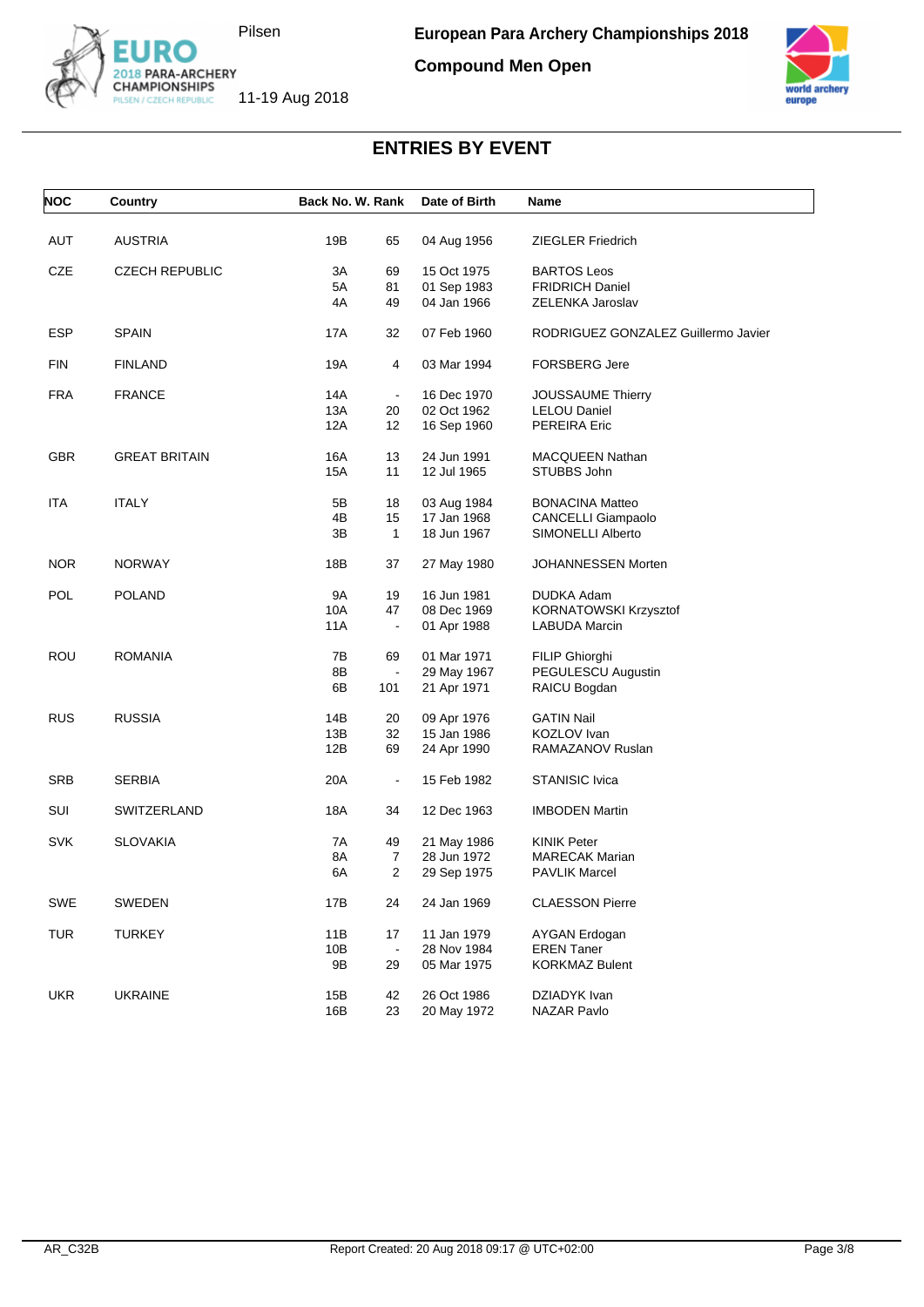

**Compound Women Open**



| <b>NOC</b> | Country               | Back No. W. Rank                                          | Date of Birth                             | <b>Name</b>                                                           |
|------------|-----------------------|-----------------------------------------------------------|-------------------------------------------|-----------------------------------------------------------------------|
| <b>BEL</b> | <b>BELGIUM</b>        | 5B<br>36                                                  | 01 Sep 1985                               | <b>CIMETTA Chrystelle</b>                                             |
| <b>CZE</b> | <b>CZECH REPUBLIC</b> | 7A<br>24                                                  | 21 Jul 1971                               | <b>KUNCOVA Lenka</b>                                                  |
| <b>FRA</b> | <b>FRANCE</b>         | 6<br>8A                                                   | 08 Nov 1983                               | <b>CHUPIN Julie</b>                                                   |
| <b>GBR</b> | <b>GREAT BRITAIN</b>  | 5A<br>8<br>4A<br>16                                       | 26 Jul 1993<br>23 Mar 2000                | <b>GRINHAM Jodie</b><br><b>STRETTON Jessica</b>                       |
| <b>GER</b> | <b>GERMANY</b>        | 6A<br>28                                                  | 16 Sep 1985                               | <b>GRANITZA Karina</b>                                                |
| <b>ITA</b> | <b>ITALY</b>          | 1B<br>29<br>2B<br>$\overline{7}$<br>3B<br>12 <sup>2</sup> | 19 Jan 1987<br>10 Mar 1986<br>17 Nov 1996 | <b>PESCI Giulia</b><br><b>SARTI Eleonora</b><br>VIRGILIO Maria Andrea |
| <b>RUS</b> | <b>RUSSIA</b>         | 2A<br>33<br>1A<br>39<br>3A<br>1                           | 17 Nov 1976<br>17 Mar 1967<br>13 Sep 1989 | ALEKSEEVA Yulia<br>ALEXANDROVA Nonna<br>ARTAKHINOVA Stepanida         |
| <b>SVK</b> | <b>SLOVAKIA</b>       | 7B<br>32                                                  | 14 Jun 1998                               | PASHCHENKOVA Diana                                                    |
| <b>SWE</b> | <b>SWEDEN</b>         | 4B<br>9                                                   | 23 Dec 1973                               | <b>REPPE Zandra</b>                                                   |
| <b>TUR</b> | <b>TURKEY</b>         | 8Β<br>$\blacksquare$                                      | 20 Apr 1982                               | YORULMAZ Sevgi                                                        |
| <b>UKR</b> | <b>UKRAINE</b>        | 6B<br>20                                                  | 12 Aug 1959                               | MIKHNIEVA Larysa                                                      |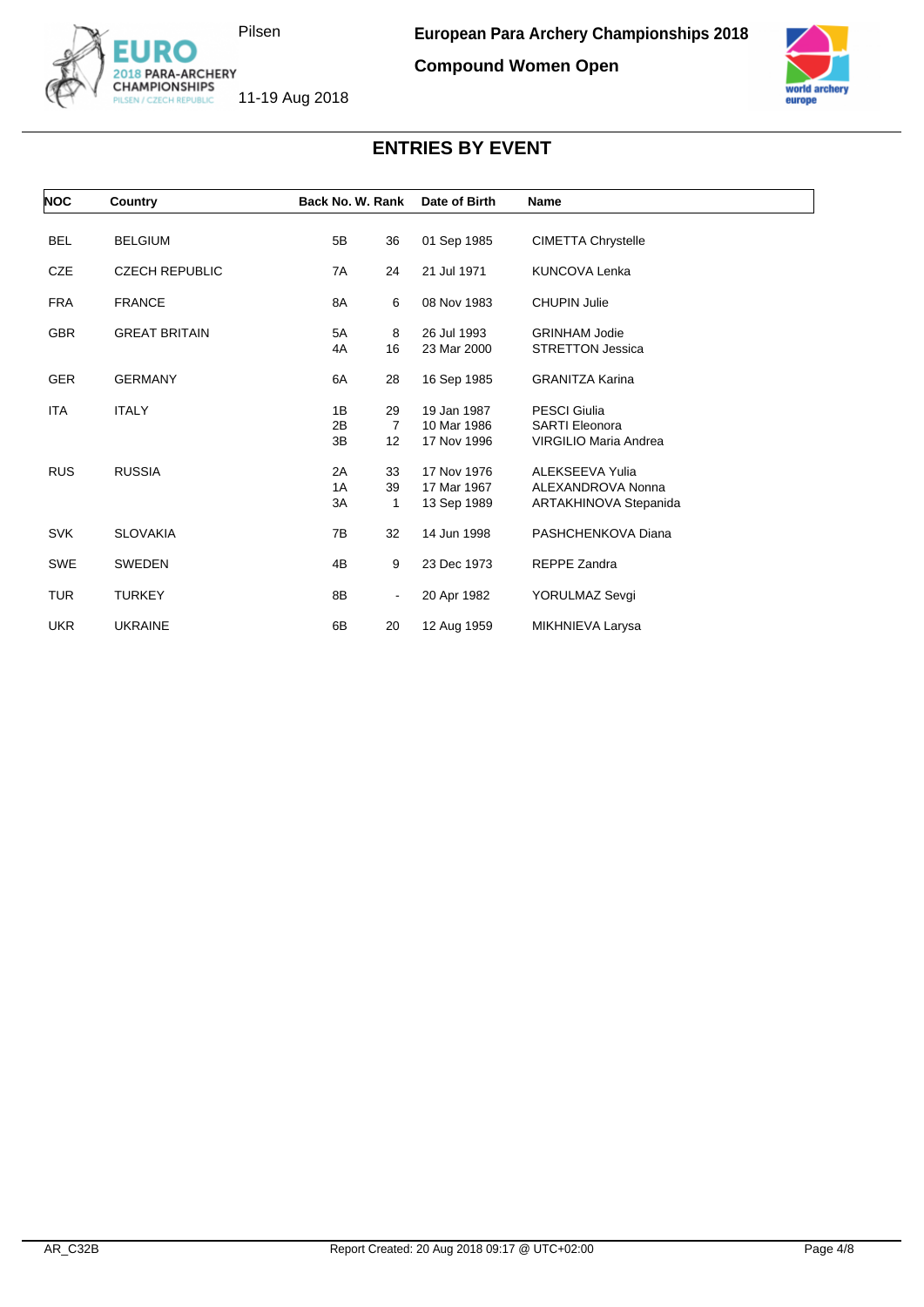

**Men W1 Open (Rec/Comp)**



| <b>NOC</b> | Country               | Back No. W. Rank |                | Date of Birth | Name                        |
|------------|-----------------------|------------------|----------------|---------------|-----------------------------|
| <b>CZE</b> | <b>CZECH REPUBLIC</b> | 21B              | 6              | 28 Sep 1979   | <b>DAVIDEK Karel</b>        |
|            |                       | 20 <sub>B</sub>  | 1              | 18 May 1982   | <b>DRAHONINSKY David</b>    |
| <b>FIN</b> | <b>FINLAND</b>        | 23A              | $\overline{2}$ | 30 Jan 1965   | <b>ANTONIOS Jean Pierre</b> |
| <b>GBR</b> | <b>GREAT BRITAIN</b>  | 24A              | $\overline{7}$ | 21 Jul 1956   | CAVANAGH John               |
| <b>GER</b> | <b>GERMANY</b>        | 22B              | 3              | 19 Jul 1961   | <b>HERTER Uwe</b>           |
| ISR.       | <b>ISRAEL</b>         | 23B              | ۰              | 26 Jun 1973   | <b>BEZBOZHNYY Dmitriy</b>   |
| <b>ITA</b> | <b>ITALY</b>          | 18A              | 15             | 13 Mar 1969   | <b>AZZOLINI Fabio</b>       |
|            |                       | 17A              | 17             | 20 Jul 1986   | <b>CASSIANI Daniele</b>     |
|            |                       | 19A              | 19             | 26 Jun 1983   | <b>DEMETRICO Salvatore</b>  |
| <b>RUS</b> | <b>RUSSIA</b>         | 17B              | 10             | 19 Apr 1972   | <b>DONSKOI Konstantin</b>   |
|            |                       | 18B              | 13             | 19 Oct 1983   | DOROFEEV Alexander          |
|            |                       | 19B              | 12             | 07 Mar 1983   | MESHKOV Igor                |
| <b>TUR</b> | <b>TURKEY</b>         | 21 A             | 16             | 23 Aug 1992   | <b>AYDIN Yigit Caner</b>    |
|            |                       | 22A              | $\blacksquare$ | 11 Sep 1989   | <b>HEKIMOGLU Bahattin</b>   |
|            |                       | 20A              | 11             | 10 Feb 1965   | <b>YENIER Naci</b>          |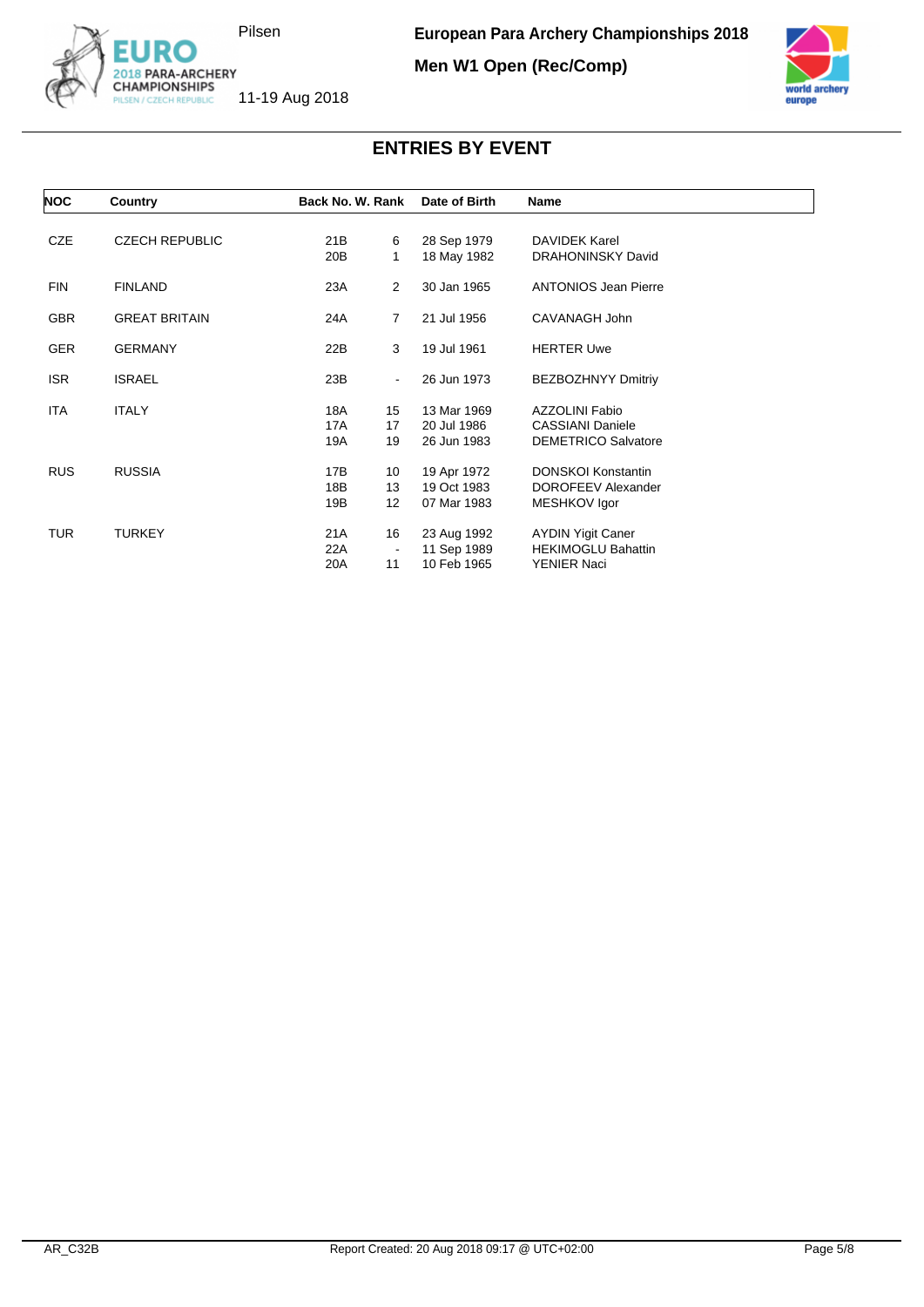

**European Para Archery Championships 2018**

**Women W1 Open (Rec/Comp)**



| <b>NOC</b> | Country               | Back No. W. Rank |        | Date of Birth | <b>Name</b>              |  |
|------------|-----------------------|------------------|--------|---------------|--------------------------|--|
|            |                       |                  |        |               |                          |  |
| <b>CZE</b> | <b>CZECH REPUBLIC</b> | 11A              | $\sim$ | 21 Nov 1985   | <b>BRANDTLOVA Tereza</b> |  |
|            |                       | 12A              | 13     | 06 Jan 1991   | MUSILOVA Sarka           |  |
| <b>ESP</b> | <b>SPAIN</b>          | 14B              | 9      | 27 Mar 1977   | <b>OLIVEROS Liliana</b>  |  |
| <b>GBR</b> | <b>GREAT BRITAIN</b>  | 12B              | 1      | 16 Jun 1961   | FRITH Jo                 |  |
|            |                       | 11B              | 3      | 28 Apr 1988   | <b>RUMARY Victoria</b>   |  |
| <b>ITA</b> | <b>ITALY</b>          | 13B              | 8      | 20 Oct 2001   | PELLIZZARI Asia          |  |
| <b>RUS</b> | <b>RUSSIA</b>         | 13A              | 7      | 25 Nov 1987   | <b>ILINA Anna</b>        |  |
|            |                       | 14A              | 5      | 19 May 1980   | <b>KRUTOVA Elena</b>     |  |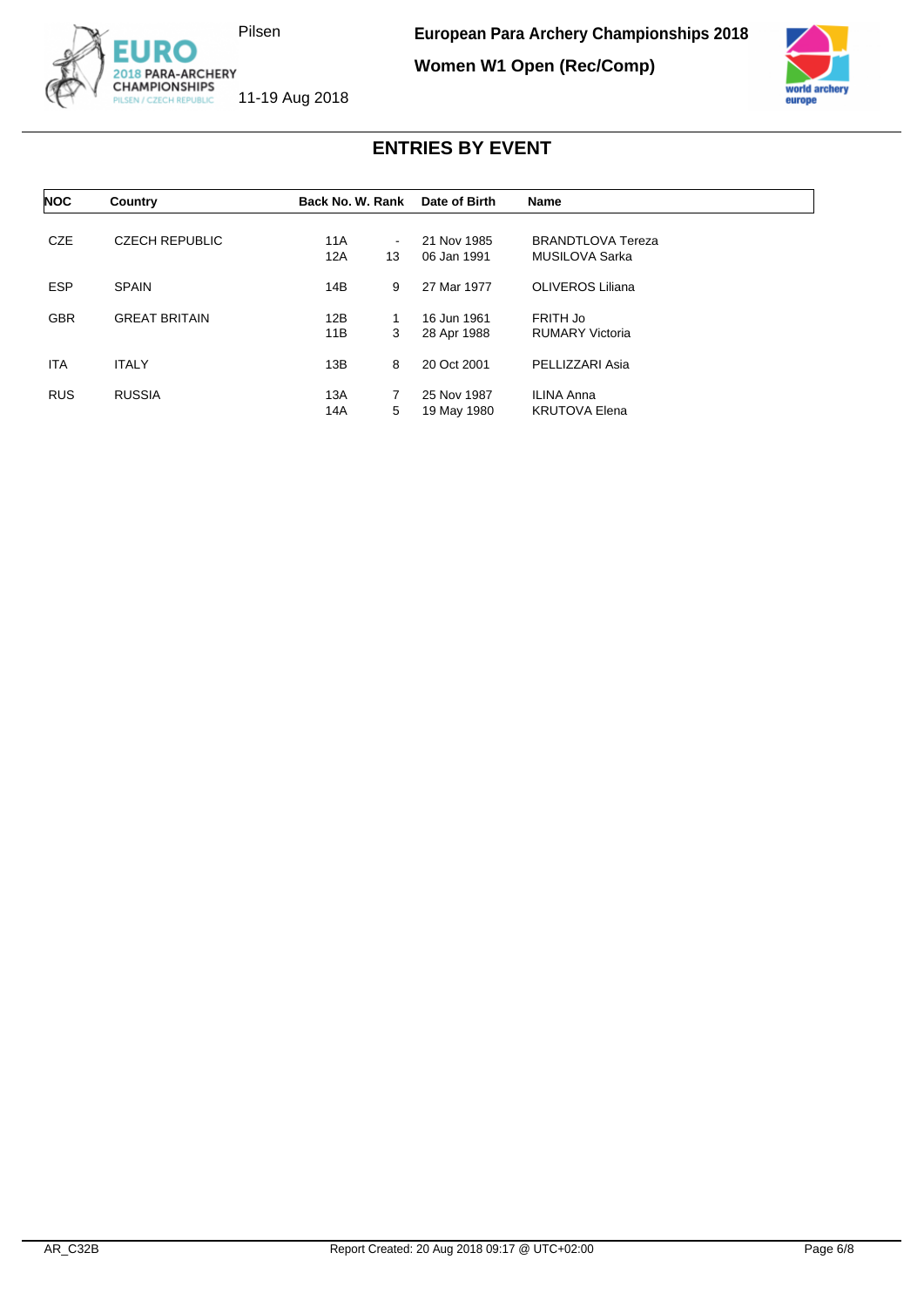

**Visually Impaired 1**



| <b>NOC</b> | Country              | Back No. W. Rank                              | Date of Birth              | <b>Name</b>                              |  |
|------------|----------------------|-----------------------------------------------|----------------------------|------------------------------------------|--|
| <b>AND</b> | ANDORRA              | 28B<br>$\sim$                                 | 02 Aug 1962                | CASELLAS Jordi                           |  |
| <b>CYP</b> | <b>CYPRUS</b>        | 30A<br>$\sim$                                 | 09 May 1978                | <b>MISOS Christos</b>                    |  |
| <b>GBR</b> | <b>GREAT BRITAIN</b> | 29B<br>$\blacksquare$<br>30 <sub>B</sub><br>2 | 13 Sep 1971<br>30 May 1952 | NICHOLL Richard John<br>REES-EVANS Roger |  |
| <b>ITA</b> | <b>ITALY</b>         | 29A<br>$\blacksquare$                         | 19 Mar 1988                | PANARIELLO Matteo                        |  |